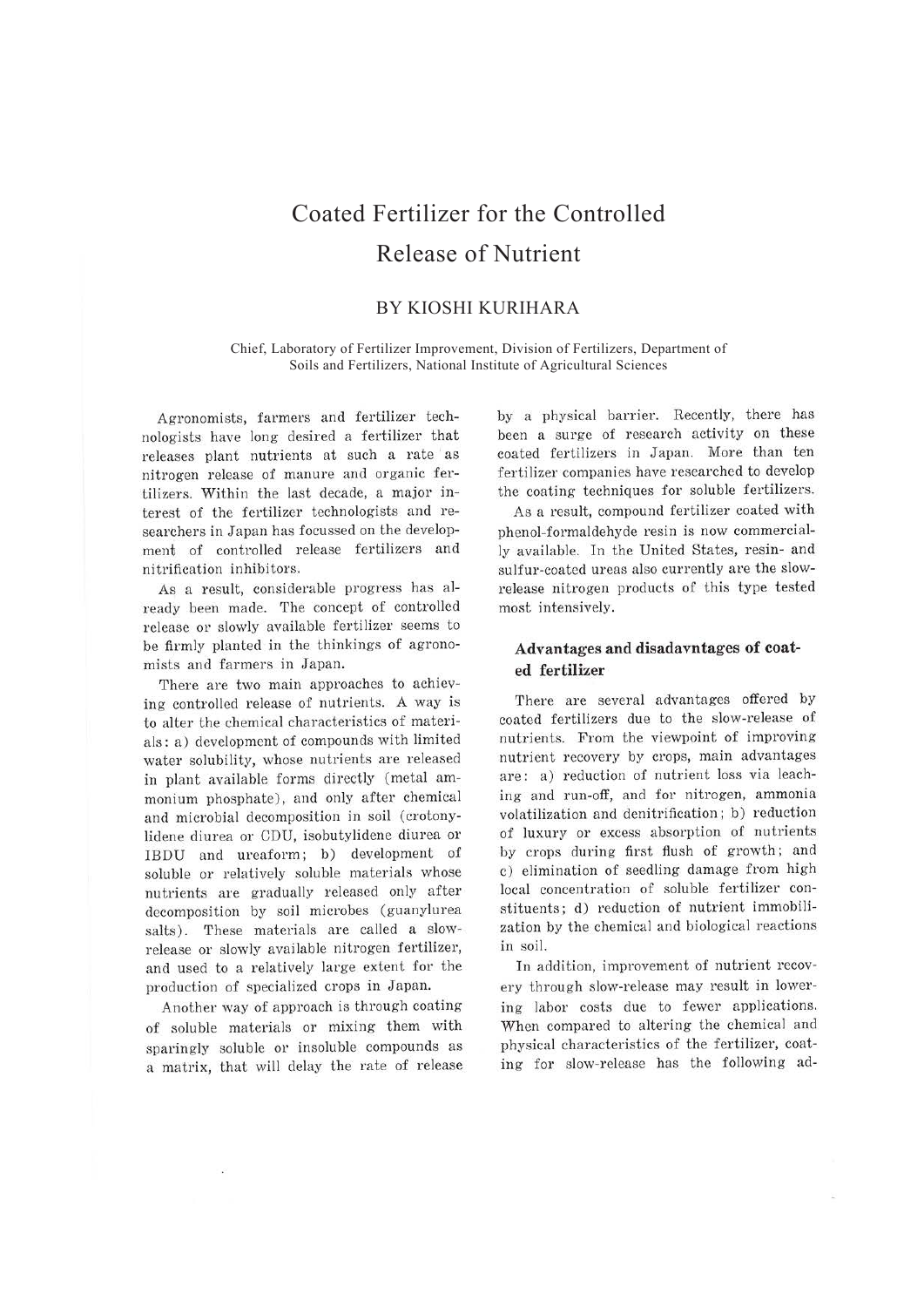vantages; i.e. a) easier availability of soluble materials for coating, and b) possibility of various nutrient combinations, including micronutrients.

The major disadvantages of coated fertilizers appear to be in the production. Coating uniformity around every fertilizer is now difficult to obtain with an industrial scale. In addition, coating adds to the cost of the fertilizer because of the additional equipment required in the coating process and in the coating material itself.

The price of coated fertilizers currently investigated appears to reflect from 10 to 50% addition by the coating to the basic price of uncoated materials.

## **Factors affecting release rate of nutrients from coated fertilizers**

Because research on new coating for fertilizers has only recently been conducted on an intensive basis, published reports on progress are somewhat limited, but the main factors affecting the release rate have been revealed.

The release rate is markedly decreased by increase in the coating thickness or times and slightly in the granule size, but increased with increase in the solubility of materials for coating.

As for environmental factors, temperature affects the release rate. For example, increase in temperature from 10° to 20°C almost doubled the initial rate of nitrogen release.

Soil pH, texture, and soil moisture in the range required for normal crop growth are independent on the release rate. But the release rate is rapid in water and in water-logged soil as compared with that in the soil with upland soil moisture.

The presence of biological activity affects the release rate in the fertilizer coated with bio-degradated materials. Generally, coating appears to be more stable in water-Jogged than aerated soil systems.

## **Evaluation of slow-availability of coated fertilizers**

Several methods have been tried in order to predict the release rate from coated fertilizers in soil systems. However, one of the most popular and useful methods for the laboratory evaluation of slow availability as for coated fertilizers is the determination of release or dissolution rate in quiescent water at a constant temperature (for example, 5-gram sample in 100 ml of water at  $25 \sim 30^{\circ}$ C). Results from this method usually correlated well with the release rate in soil and thus crop response.

A typical nutrient release from coated fertilizer in water generally shows the curve as seen in Fig. 1. The one-day dissolution



### Fig. 1. A typical pattern of dissolution rate from coated fertilizer in water.

rate is taken to indicate the proportion of granules with imperfect coating. Therefore, this dissolubled nutrient may be acceptable for a readily available one. After the first day, release of nutrient is fairly linear with time for a certain period and then declines. The average of dissolution rate (per day) during the period of linear dissolution may be taken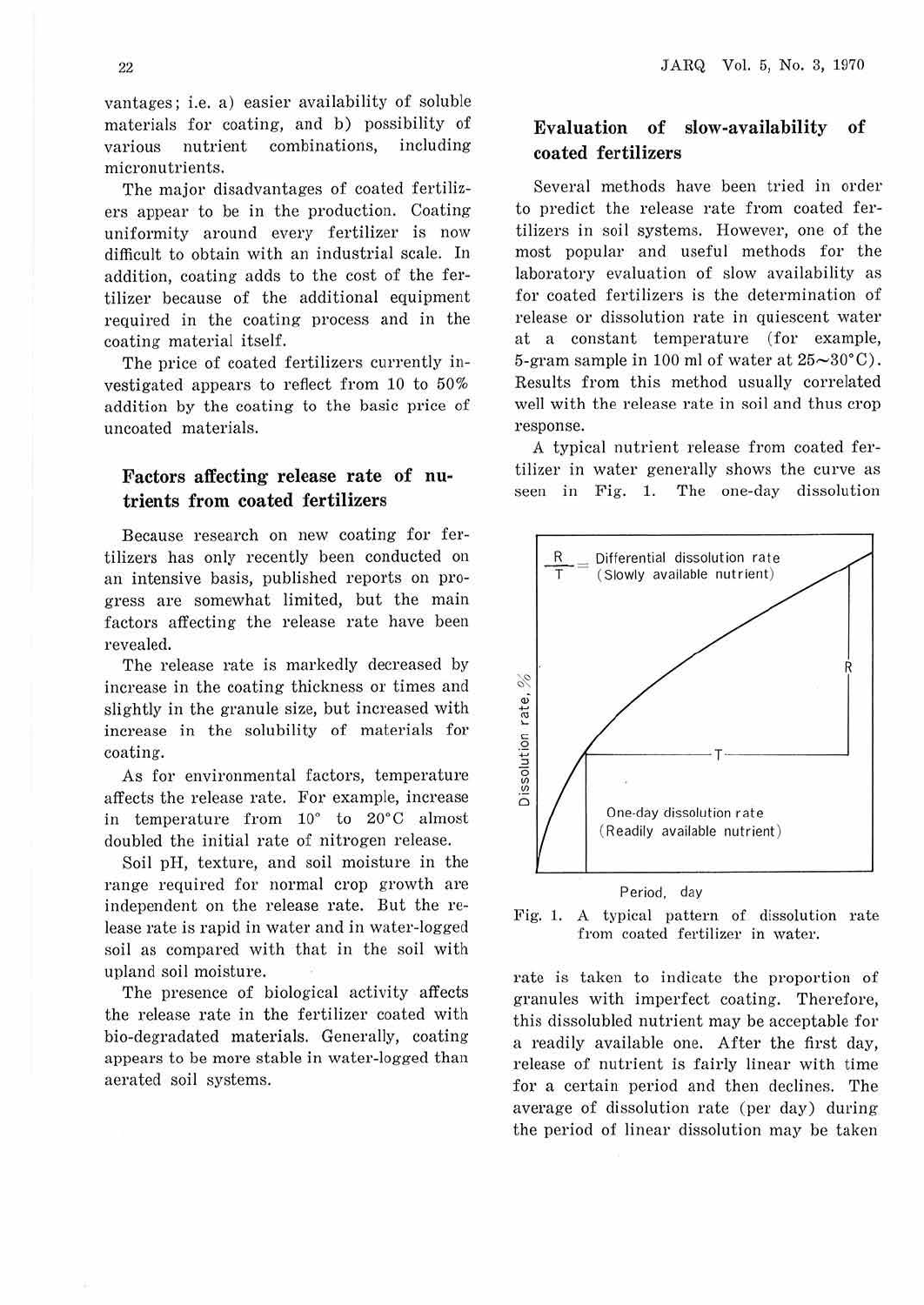to be an indication of slow availability of coated fertilizers.

The relationship between dissolution rate and rice yield obtained by the authors is shown in Fig. 2.



Fig. 2. Relationship between dissolution rate and grain yield of paddy rice in greenhouse experiments.

#### **Crop response to coated fertilizers**

Several field tests on paddy rice transplanted to submerged soil were conducted with eight samples of coated fertilizers in 1968 and with eighteen samples in 1969. Typical data are shown in Fig. 3. The obtained results lead us to the following conclusion. The rice growth and yield generally correlated well with the dissolution rate of nitrogen from the coated fertilizers in quiescent water regardless of coating materials.

1) Samples having dissolution rate of more than 90% at 28°C for two weeks in water

In the early season rice growth from a basal dressing of coated fertilizers was consistently more vigorous than from equivalent amounts of ordinary high-analysis compound fertilizer ( 13-13-13). Increase in tillers was especially remarkable. This confirms that the dissolution rate of this order showed to prevent the leaching and denitrification loss of nitrogen to a great extent.

The nitrogen status of the rice plants was almost the same as that obtained with higher application of nitrogen. Thus, expected grain yield was not obtained, · resulting from less spikelets per panicle and less filled grain, in spite of higher panicle and straw yield.

2) Samples with dissolution rate ranging from 60 to 90%

The samples of this group could supply the more adequate amount of nitrogen for optimal growth of rice. The grain yield was higher than from a basal dressing of uncoated fertilizer, and at least equal to and in some locations higher than that obtained with the most suitable multi-application of nitrogen. The rate of growth was slightly depressed early in the growing season, but increased later as compared with uncoated fertilizer.

*8)* Samples having dissolution rate of less than *60%* 

Samples of this group showed too slowrelease characteristics by depressing the early growth. Thus, the grain yield resulted in the same as or less than that with uncoated fertilizer mainly due to the decrease in panicle.

Several studies have also been reported for the use of coated fertilizers in the production of upland crops. Field tests have shown coated compound fertilizers having suitable release rate (40 to 80% for two weeks in water) to be promising sources of nutrient, especially nitrogen for vegetables such as tomato, eggplant and strawberry grown in both field and commercial greenhouse.

When applied with phosphate fertilizer in addition to coated compound fertilizer, one application as a basal dressing produced yield of winter oat and irrigated paddy rice comparable or superior to the standard multiple application of conventional fertilizers.

However, contradictory results have also been reported. Coated fertilizers with the same dissolution rate were less efficient for increasing the yield of upland rice and winter onion than uncoated ones.

These different responses to coated fer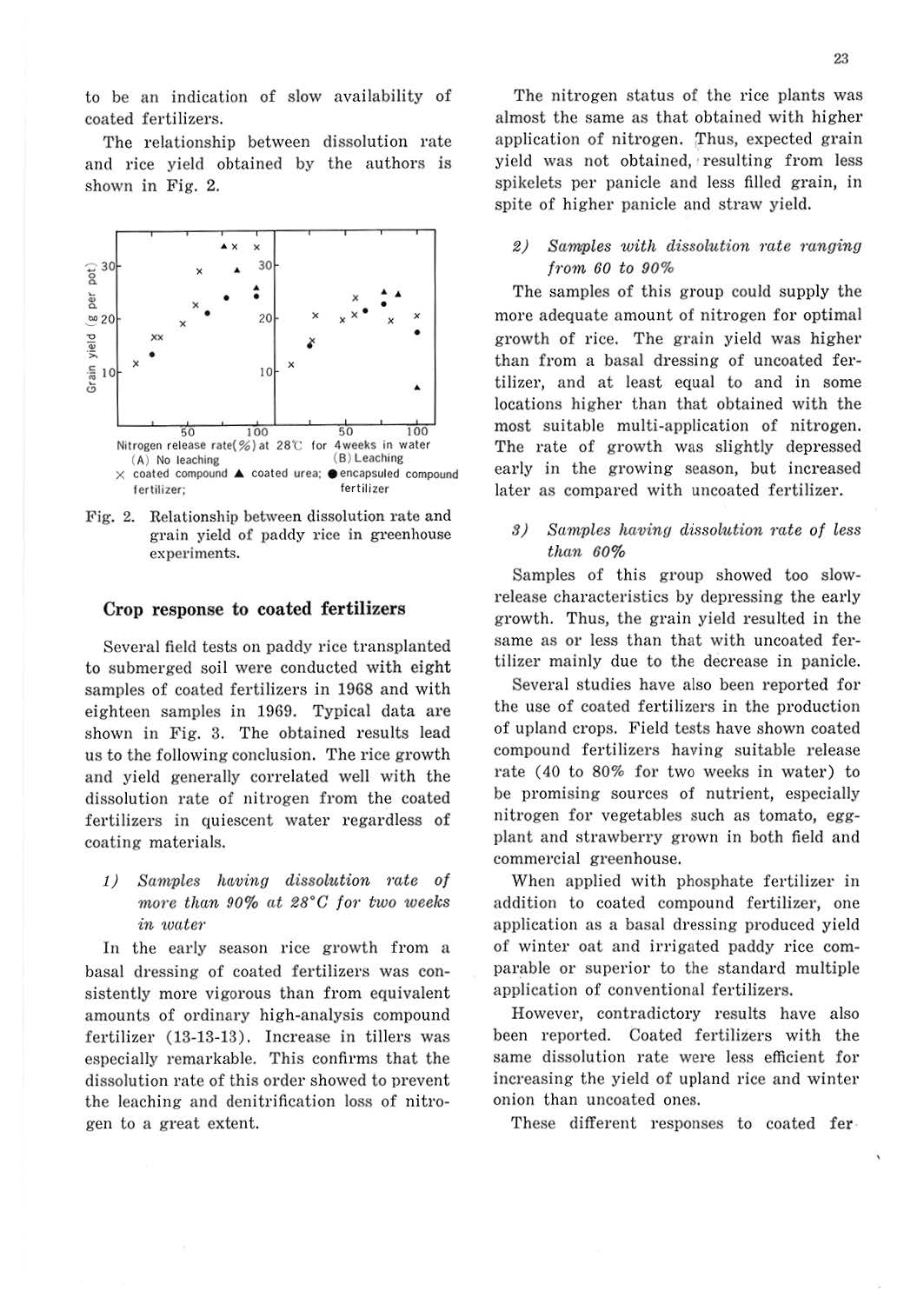